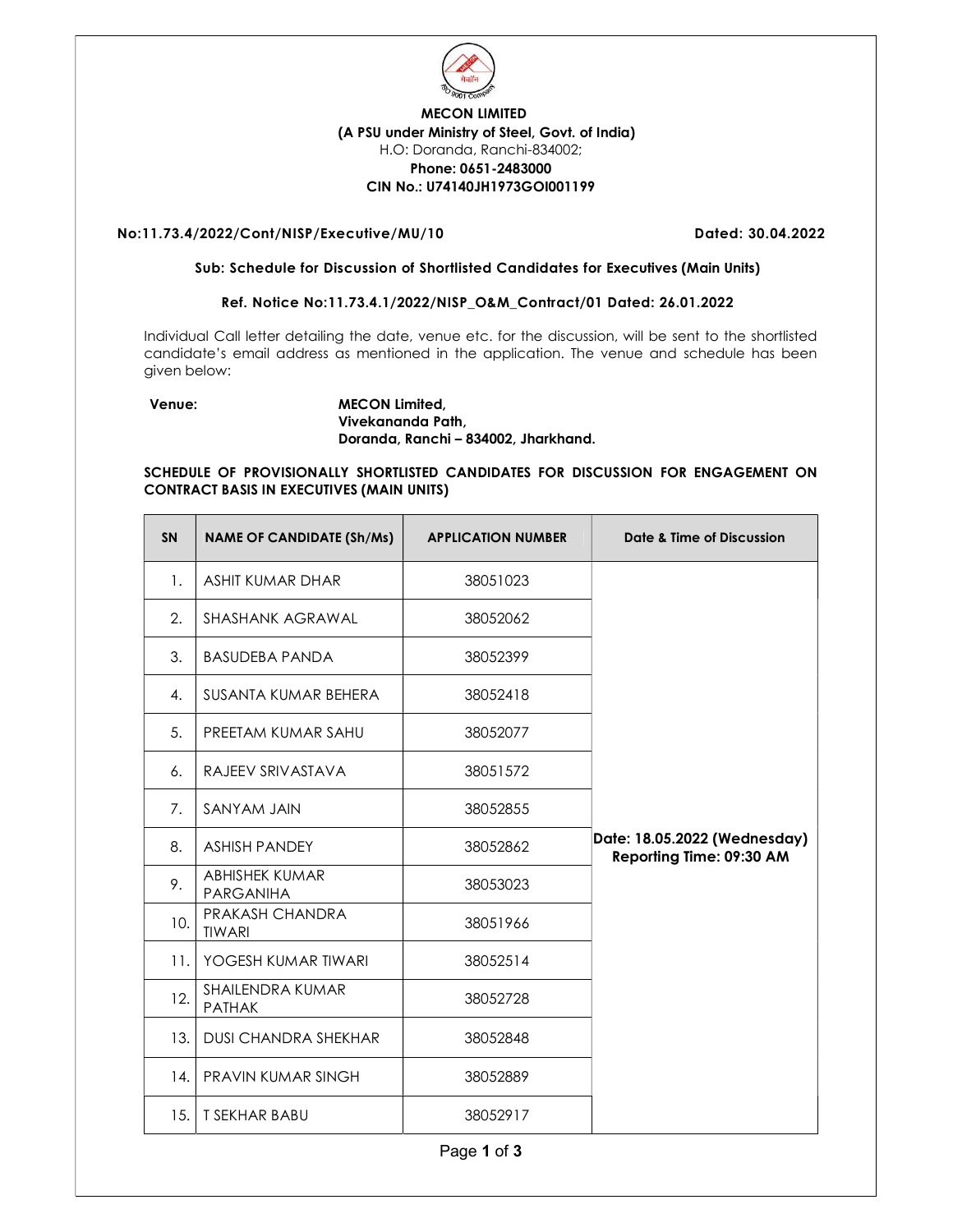| SN   | <b>NAME OF CANDIDATE (Sh/Ms)</b>  | <b>APPLICATION NUMBER</b> | Date & Time of Discussion                                |
|------|-----------------------------------|---------------------------|----------------------------------------------------------|
| 16.  | AJEET KUMAR SINGH                 | 38053030                  |                                                          |
| 17.  | <b>ARUN KUMAR</b>                 | 38053120                  |                                                          |
| 18.  | ASHOK KUMAR THAKUR                | 38053306                  |                                                          |
| 19.  | <b>TUSHARANSHU GUHA</b>           | 38053844                  |                                                          |
| 20.  | RAJA SAHU                         | 38054072                  |                                                          |
| 21.  | RANJIT KUMAR BEHERA               | 38054189                  |                                                          |
| 22.  | AKASH KUMAR SATPATHY              | 38051467                  |                                                          |
| 23.  | SHESH NARAYAN<br>DEWANGAN         | 38053984                  | Date: 18.05.2022 (Wednesday)<br>Reporting Time: 02:00 PM |
| 24.1 | ANAND PRKASH MISHRA               | 38051362                  |                                                          |
| 25.  | KHILESH KUMAR                     | 38051396                  |                                                          |
| 26.  | SHIVA KUMAR KB                    | 38051430                  |                                                          |
| 27.  | <b>GANGADHAR CHHATRI</b>          | 38051309                  |                                                          |
| 28.  | <b>JAI PRAKASH MAHATO</b>         | 38051336                  |                                                          |
| 29.  | NIRAJ KUNAL                       | 38051774                  |                                                          |
| 30.  | SANTOSH KUMAR KHILAR              | 38051681                  |                                                          |
| 31.  | RITESH KUMAR                      | 38053763                  |                                                          |
| 32.  | M ALLA BAKSHU                     | 38053788                  |                                                          |
| 33.  | ORUGANTI NARASIMHA<br>PRUTHVI KRI | 38054031                  |                                                          |
| 34.  | PAWAN KUMAR RATHORE               | 38054080                  |                                                          |
| 35.  | SURAJ SHARMA                      | 38054145                  |                                                          |
| 36.  | SRABANTA DAS                      | 38054169                  | Date: 18.05.2022 (Wednesday)                             |
| 37.  | <b>PRADEEP KUMAR</b>              | 38053637                  | Reporting Time: 09:30 AM                                 |
| 38.  | PALAPARTHI YASWANTH               | 38053326                  |                                                          |
| 39.  | <b>SUBODH KUMAR</b>               | 38051530                  |                                                          |
| 40.  | SAROJA KUMAR PATRA                | 38051193                  |                                                          |
| 41.  | <b>VUPPALAPATI RAVI</b>           | 38052166                  |                                                          |
| 42.  | PANKAJ KUMAR GUPTA                | 38051410                  |                                                          |